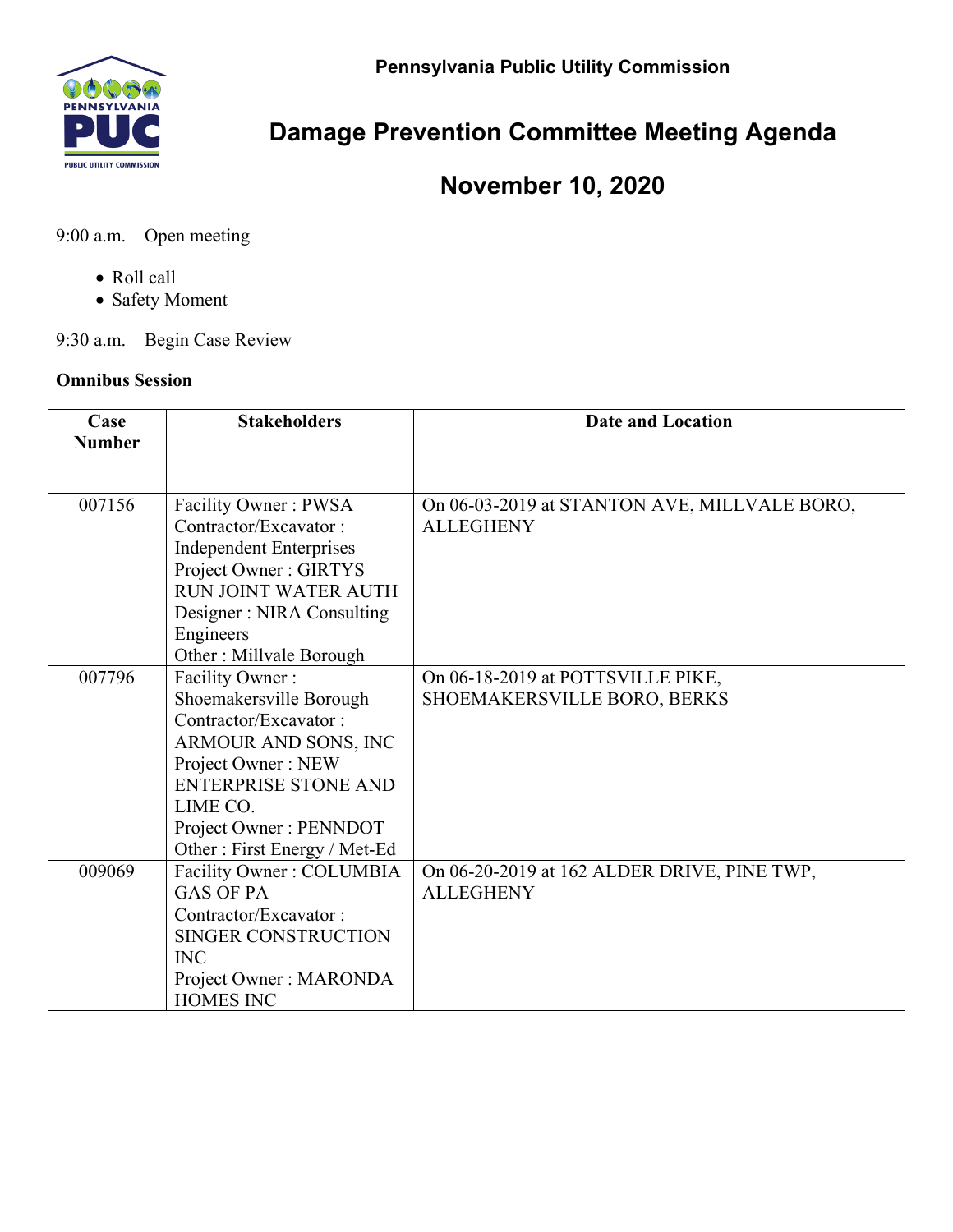| 008060 | Facility Owner:<br>PENNSYLVANIA<br><b>AMERICAN WATER</b><br>Contractor/Excavator: Joseph<br>B. Fay Company<br>Project Owner: DUQUESNE<br><b>LIGHT COMPANY</b><br>Other: Columbia Gas                                                                                                      | On 06-26-2019 at SR 0050, COLLIER TWP, ALLEGHENY      |
|--------|-------------------------------------------------------------------------------------------------------------------------------------------------------------------------------------------------------------------------------------------------------------------------------------------|-------------------------------------------------------|
|        | Other: Verizon<br>Other: Collier Township<br>Other: Lumos Networks of<br><b>WV</b> Form<br>Other: Allegheny County                                                                                                                                                                        |                                                       |
| 009486 | Sanitary Auth<br>Facility Owner: National Fuel<br>Contractor/Excavator:<br>Pymatuning Twp                                                                                                                                                                                                 | On 08-08-2019 at 103 13th St, Pymatuning, Mercer      |
| 009047 | Facility Owner: VERIZON<br>Contractor/Excavator: Snyder<br>Environmental Services Inc.<br>Project Owner: Highland<br>Sewer and Water Authority<br>Designer: THE EADS<br>GROUP, INC.<br>Other: Atlantic Broadband<br><b>LLC</b><br>Other: Peoples Gas                                      | On 08-12-2019 at ELTON, RICHLAND TWP, CAMBRIA         |
| 009390 | Facility Owner: PPL Electric<br><b>Utilities</b><br><b>Facility Owner: Comcast</b><br>Facility Owner: Centurylink<br>Contractor/Excavator: J.<br>Porter Enterprises LLC<br>Project Owner: UGI Utilities<br>Other: Bald Eagle Township<br>Authority<br>Other: Suburban Lock Haven<br>Water | On 08-15-2019 at 14 James St, Bald Eagle Twp, Clinton |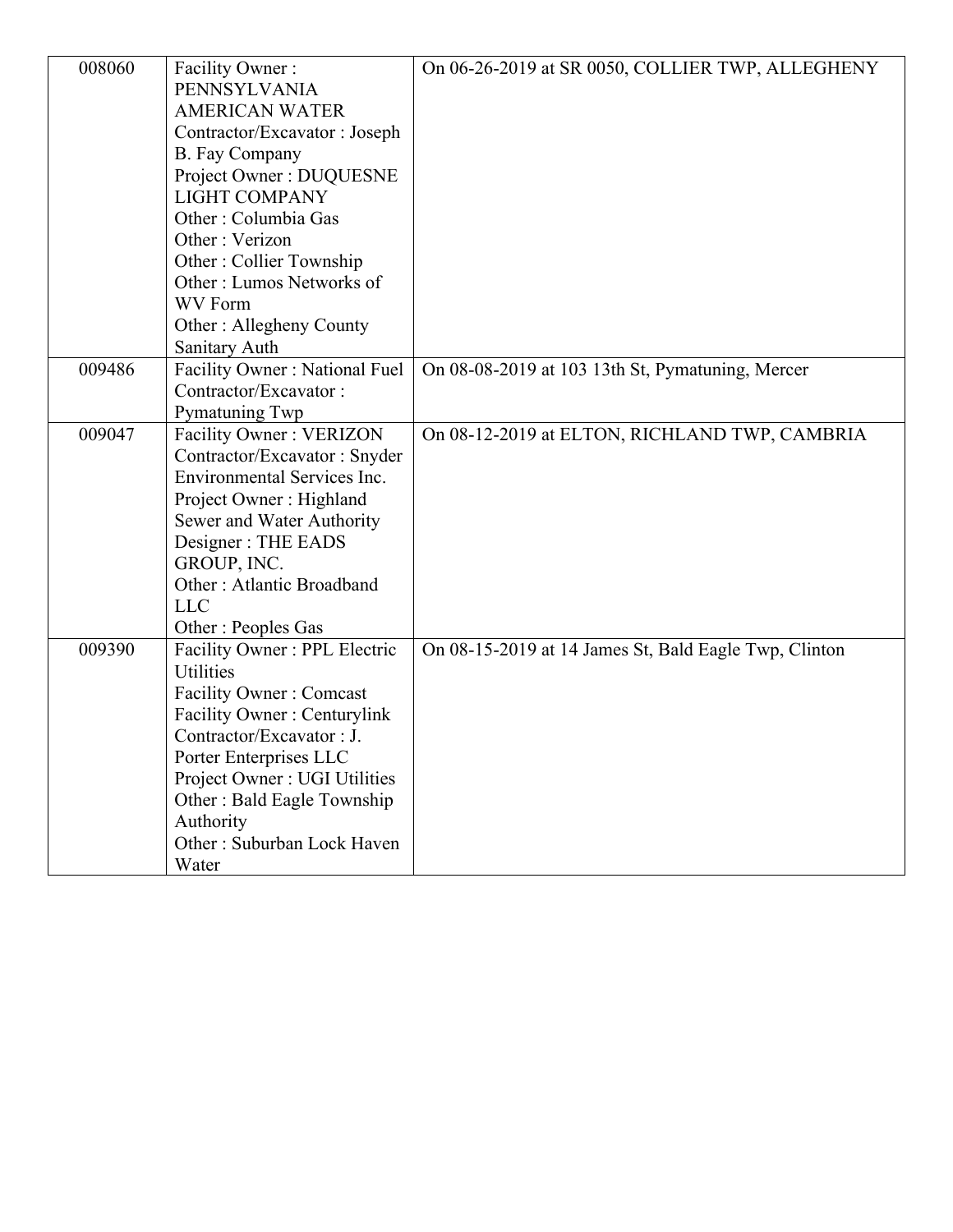| 009559 | Facility Owner: RCN Lehigh              | On 08-19-2019 at ROSEWOOD CT, UPPER MACUNGIE       |
|--------|-----------------------------------------|----------------------------------------------------|
|        | Valley                                  | TWP, LEHIGH                                        |
|        | Contractor/Excavator: JOAO              |                                                    |
|        | & BRADLEY                               |                                                    |
|        | <b>CONSTRUCTION CO</b>                  |                                                    |
|        | Project Owner: Lehigh                   |                                                    |
|        | <b>County Authority</b>                 |                                                    |
|        | Designer: GANNETT                       |                                                    |
|        | <b>FLEMING INC</b>                      |                                                    |
|        | Other: Arthur A Swallow                 |                                                    |
|        | Associates                              |                                                    |
|        | Other: Service Electric Cable           |                                                    |
|        | Other: PPL Electric Utilities           |                                                    |
|        | Other: Verizon Pennsylvania             |                                                    |
| 009737 | Contractor/Excavator: Joao &            | On 09-05-2019 at Rosewood Ct, Orefield, Lehigh     |
|        | <b>Bradley</b><br>Project Owner: Lehigh |                                                    |
|        | <b>County Authority</b>                 |                                                    |
|        | Designer: Arthur A Swallow              |                                                    |
|        | Associates                              |                                                    |
|        | Other: GANNETT                          |                                                    |
|        | <b>FLEMING INC</b>                      |                                                    |
|        | Other : PPL Electric Ultilites          |                                                    |
|        | Other: Service Electric Cable           |                                                    |
|        | Other: RCN Telecom Lehigh               |                                                    |
|        | Valley                                  |                                                    |
|        | Other: Verizon Pennsylvania             |                                                    |
|        | <b>LLC</b>                              |                                                    |
| 010176 | Facility Owner: COLUMBIA                | On 09-11-2019 at FR152 COONRUN, HIGHLAND TWP,      |
|        | <b>GAS OF PA - NORTH</b>                | <b>ELK</b>                                         |
|        | Contractor/Excavator:                   |                                                    |
|        | DUFFY INC                               |                                                    |
|        | Project Owner: Supervisors              |                                                    |
|        | Office - Forest Supervisor              |                                                    |
|        | Other: ARG Resources Inc.               |                                                    |
| 010162 | Facility Owner: National Fuel           | On 09-18-2019 at 206 E 4th Street, Erie City, Erie |
|        | Contractor/Excavator:                   |                                                    |
|        | Dahlkemper Landscape &                  |                                                    |
|        | Maintenance<br>Project Owner: ERIE      |                                                    |
|        | <b>INSURANCE GROUP</b>                  |                                                    |
|        | Designer : Urban Engineers              |                                                    |
|        | Other: Erie City of Bureau of           |                                                    |
|        | <b>Sewers</b>                           |                                                    |
| 010444 | Facility Owner: Brookville              | On 09-18-2019 at 18770 US-322 FORMER HILLTOP ONE   |
|        | Municipal Authority                     | STOP GAS STATION, PINE CREEK TWP, JEFFERSON        |
|        | Contractor/Excavator:                   |                                                    |
|        | Neumeyer Enviromental                   |                                                    |
|        | Services, Inc.                          |                                                    |
|        | Project Owner: PennDOT                  |                                                    |
|        | District 10                             |                                                    |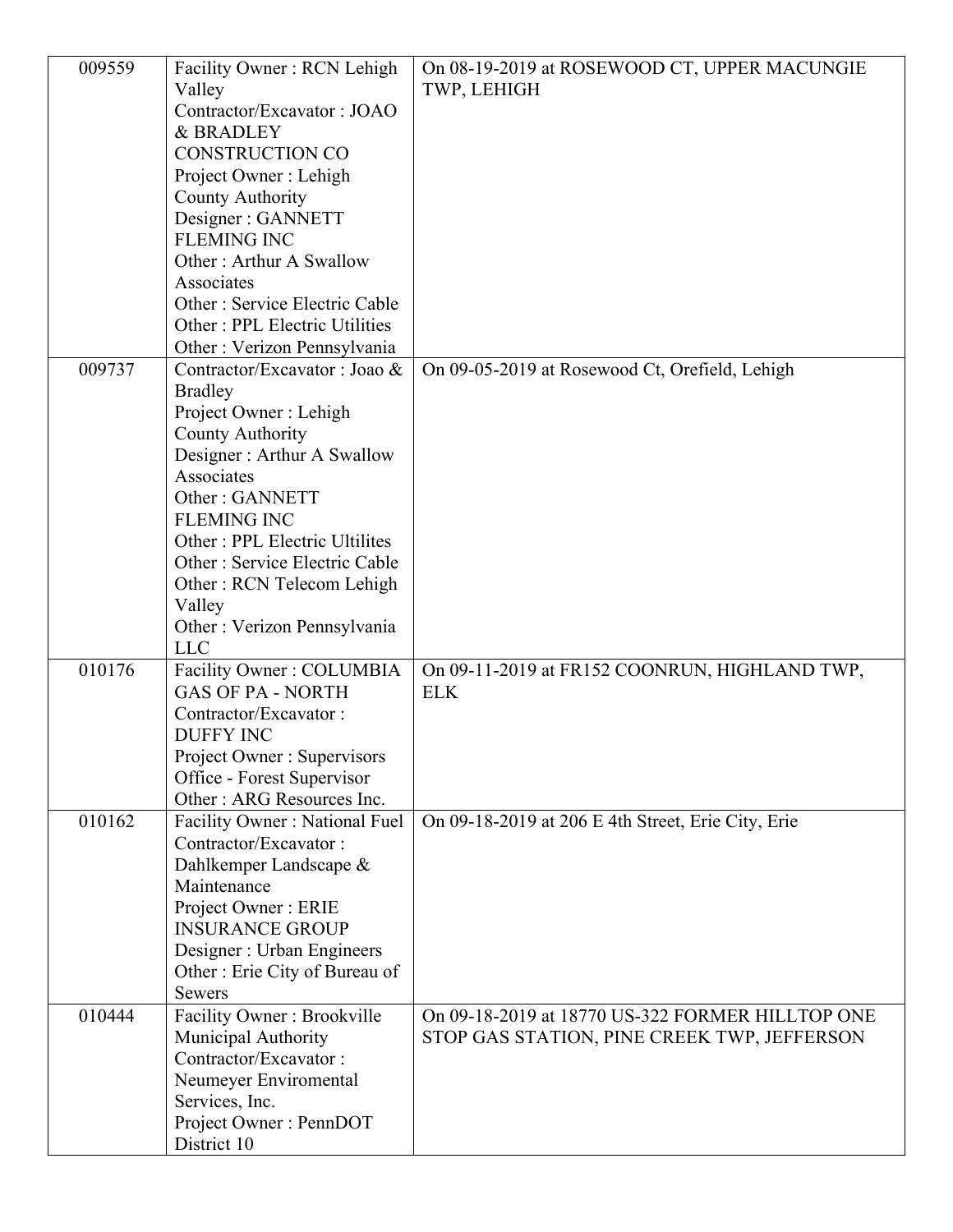| 011271 | Facility Owner: National Fuel                             | On 10-10-2019 at CLARION ST, EAST BRADY BORO,                 |
|--------|-----------------------------------------------------------|---------------------------------------------------------------|
|        | Gas Dist. Corp.<br>Contractor/Excavator:                  | <b>CLARION</b>                                                |
|        |                                                           |                                                               |
| 010926 | Homeowner                                                 |                                                               |
|        | Facility Owner: National Fuel                             | On 10-22-2019 at 459 W 6TH ST, ERIE CITY, ERIE                |
|        | Contractor/Excavator:                                     |                                                               |
|        | Dahlkemper Landscape<br><b>Architects and Contractors</b> |                                                               |
| 011205 |                                                           |                                                               |
|        | Facility Owner: Sandy Lake<br>Borough                     | On 10-23-2019 at S MAIN ST, SANDY LAKE BORO,<br><b>MERCER</b> |
|        | Contractor/Excavator:                                     |                                                               |
|        | <b>WILSON EXCAVATING</b>                                  |                                                               |
|        |                                                           |                                                               |
|        | Project Owner: PEOPLES<br>GAS                             |                                                               |
|        | Designer : SE Technologies                                |                                                               |
| 011216 | Contractor/Excavator:                                     | On 10-24-2019 at S SHENANGO ST, EAST                          |
|        | <b>WILSON EXCAVATING</b>                                  | LACKAWANNOCK TWP, MERCER                                      |
|        | AND GRADING INC                                           |                                                               |
|        | Project Owner: National Fuel                              |                                                               |
|        | Gas                                                       |                                                               |
|        | <b>Other: Neshannock Creek</b>                            |                                                               |
|        | Watershed Municipal                                       |                                                               |
|        | Authority                                                 |                                                               |
|        | Other: Mercer Borough                                     |                                                               |
|        | Other: Aqua                                               |                                                               |
| 011206 | Facility Owner: CRESSON                                   | On 10-29-2019 at 7459 ADMIRAL PEARY HWY,                      |
|        | <b>BOROUGH/MUNI AUTH</b>                                  | CRESSON BORO and CRESSON TWP, CAMBRIA                         |
|        | OF THE BOROUGH OF                                         |                                                               |
|        | <b>CRESSON</b>                                            |                                                               |
|        | Contractor/Excavator: CH&D                                |                                                               |
|        | <b>ENTERPRISES INC</b>                                    |                                                               |
|        | Project Owner: MOUNT                                      |                                                               |
|        | <b>ALOYSIUS COLLEGE</b>                                   |                                                               |
|        | Designer: Keller Engineers                                |                                                               |
|        | Inc                                                       |                                                               |
| 011482 | Facility Owner: Columbia                                  | On 11-05-2019 at 2380 TABLE ROCK RD, BUTLER TWP,              |
|        | Gas of PA                                                 | <b>ADAMS</b>                                                  |
|        | Facility Owner: Arendtsville                              |                                                               |
|        | <b>B</b> oro                                              |                                                               |
|        | <b>Facility Owner: Comcast</b>                            |                                                               |
|        | Facility Owner: Butler                                    |                                                               |
|        | Township Adams County                                     |                                                               |
|        | Facility Owner:<br>METROPOLITAN EDISON                    |                                                               |
|        | Contractor/Excavator:                                     |                                                               |
|        | Infrasource Inc                                           |                                                               |
|        |                                                           |                                                               |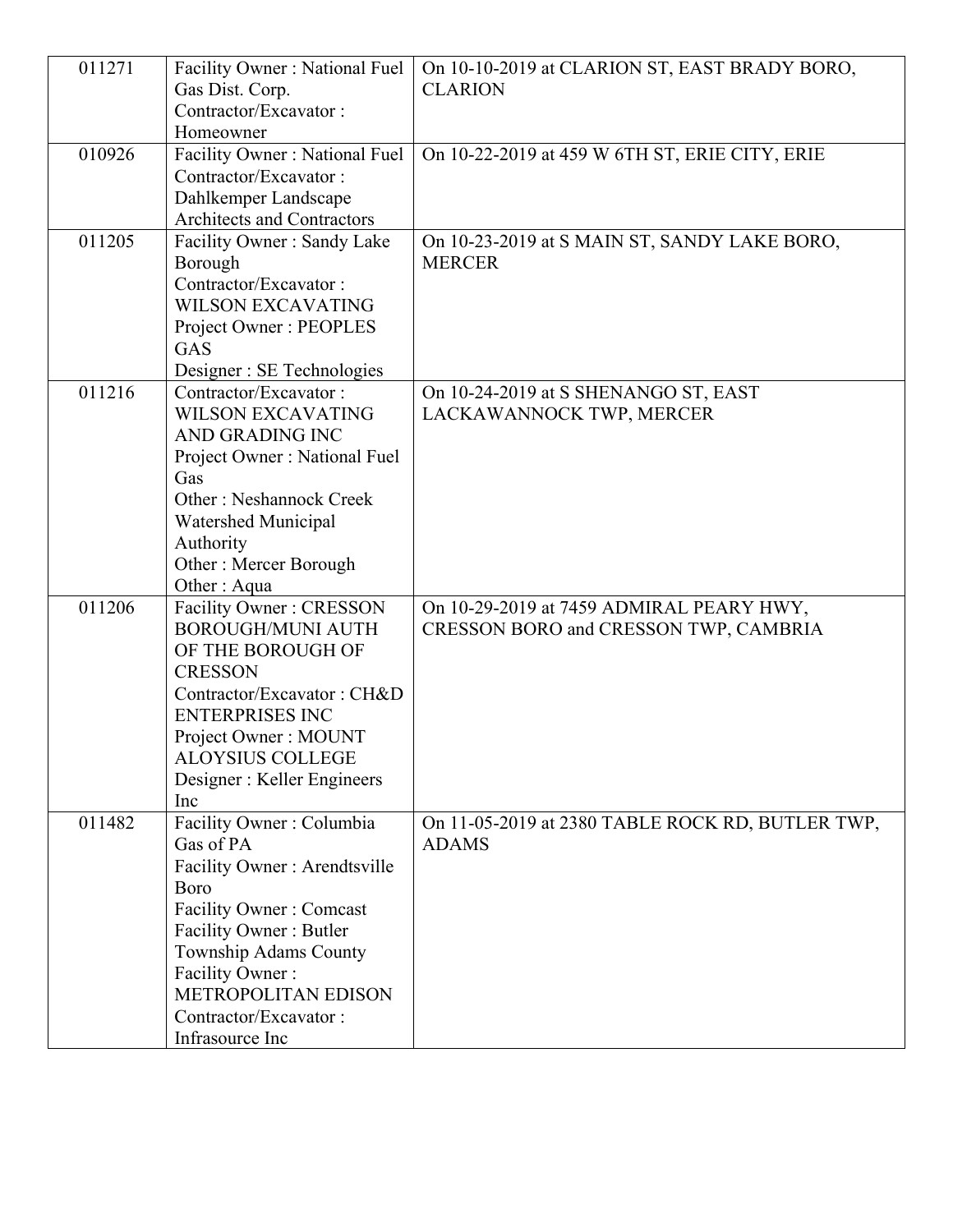| 011460<br>011536 | <b>Facility Owner: Comcast</b><br>Cable<br>Contractor/Excavator:<br>PRECISION PIPELINE<br><b>SOLUTIONS</b><br>Project Owner: COLUMBIA<br><b>GAS OF PA - EAST</b><br>Other: Verizon North<br>Other: Dallastown Yoe Water<br>Authority<br>Facility Owner: Millerstown<br>Borough<br>Contractor/Excavator: Don<br><b>Updegrave Construction</b> | On 11-06-2019 at 2944 EXETER DRIVE SOUTH, YORK<br>TWP, YORK<br>On 11-09-2019 at 37 N MARKET ST, MILLERSTOWN<br><b>BORO, PERRY</b> |
|------------------|----------------------------------------------------------------------------------------------------------------------------------------------------------------------------------------------------------------------------------------------------------------------------------------------------------------------------------------------|-----------------------------------------------------------------------------------------------------------------------------------|
| 012029           | Company<br>Facility Owner: NATIONAL<br><b>FUEL GAS</b><br>Contractor/Excavator: XL<br>Excavating<br>Project Owner: Alpha<br>Construction                                                                                                                                                                                                     | On 11-11-2019 at 2255 Downs Drive, Erie, Erie                                                                                     |
| 011453           | Facility Owner: PA<br><b>AMERICAN WATER</b><br><b>COMPANY</b><br>Contractor/Excavator:<br>HUFNAGEL EXCAVATING<br>Designer : McMillen<br>Engineering                                                                                                                                                                                          | On 11-11-2019 at 1610 4th ST, CARROLL TWP,<br><b>WASHINGTON</b>                                                                   |
| 011872           | Facility Owner: ALIQUIPPA<br><b>WATER AUTHORITY</b><br>Contractor/Excavator: Glenn<br>Johnston, Inc.<br>Project Owner: ALIQUIPPA<br><b>WATER AUTHORITY</b><br>Designer : Lennon, Smith,<br>Souleret Engineering, Inc.                                                                                                                        | On 11-12-2019 at Green Street, City of Aliquippa, Beaver                                                                          |
| 011571           | Facility Owner: National Fuel<br>Gas Distribution Corp.<br>Contractor/Excavator:<br><b>Hostetler Construction</b>                                                                                                                                                                                                                            | On 11-13-2019 at 8041 Lamor Rd, Mercer, Mercer                                                                                    |
| 011584           | Facility Owner : UGI Utilities,<br>Inc<br>Contractor/Excavator: TSE<br><b>INC</b><br>Project Owner: PA<br><b>AMERICAN WATER</b><br><b>COMPANY</b>                                                                                                                                                                                            | On 11-18-2019 at 105 MAPLE AVE, CLARKS SUMMIT<br><b>BORO, LACKAWANNA</b>                                                          |
| 013848           | Facility Owner:<br>Other:                                                                                                                                                                                                                                                                                                                    | On 11-24-2019 at 929, 931, and 933 FIR ST, KULPMONT,<br>NORTHUMBERLAND                                                            |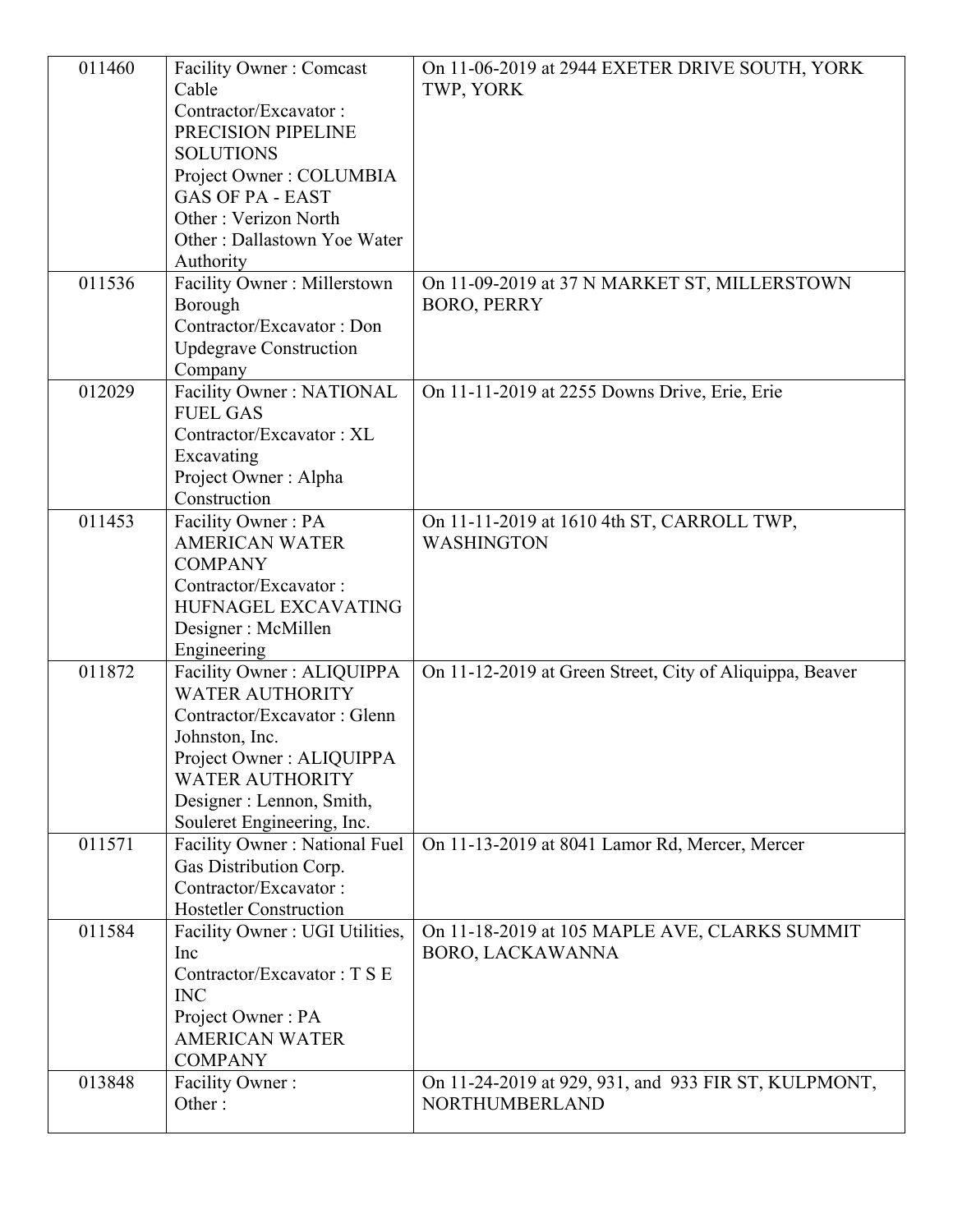| 009108 | Facility Owner: PPL Electric                         | On 12-01-2019 at 1680 Wetzel Run Drive, Packer Township,          |
|--------|------------------------------------------------------|-------------------------------------------------------------------|
|        | <b>Utilities</b>                                     | Carbon                                                            |
|        | Contractor/Excavator:                                |                                                                   |
|        | Homeowner                                            |                                                                   |
| 011948 | Facility Owner: UGI                                  | On 12-05-2019 at FOREST RD, SCOTT TWP, COLUMBIA                   |
|        | Contractor/Excavator: JF                             |                                                                   |
|        | KIELY CONSTRUCTION                                   |                                                                   |
| 013860 | Facility Owner: Columbia Ga                          | On 03-06-2020 at PHILLIPS PARK, PITTSBURGH CITY,                  |
|        | of PA                                                | <b>ALLEGHENY</b>                                                  |
|        | Contractor/Excavator: A                              |                                                                   |
|        | <b>FOLINO CONSTRUCTION</b>                           |                                                                   |
|        | Project Owner: PWSA                                  |                                                                   |
| 014425 | Facility Owner: UGI<br><b>UTILITIES</b>              | On 03-25-2020 at SODOM RD, WEST CHILLISQUAQUE                     |
|        | Contractor/Excavator: Steve's                        | TWP, NORTHUMBERLAND                                               |
|        | Logging and Excavating                               |                                                                   |
| 014784 | Facility Owner: Range                                | On 04-23-2020 at 218 PARK VIEW RD, HOPEWELL TWP,                  |
|        | Resources - Appalachia, LLC                          | <b>WASHINGTON</b>                                                 |
|        | Contractor/Excavator:                                |                                                                   |
|        | Hamilton Bros Dairy                                  |                                                                   |
| 014516 | <b>Facility Owner: Peoples</b>                       | On 04-27-2020 at FRIDAY RD, MILLVALE BORO,                        |
|        | Contractor/Excavator: S.E.T.,                        | <b>ALLEGHENY</b>                                                  |
|        | Inc.                                                 |                                                                   |
|        | Project Owner: Girty's Run                           |                                                                   |
|        | Joint Sewer Authority                                |                                                                   |
|        | Designer: Nira Consulting                            |                                                                   |
|        | Engineers Inc.                                       |                                                                   |
|        | Other: Allegheny County                              |                                                                   |
|        | Department of Public Works                           |                                                                   |
|        | Other: Shaler Township                               |                                                                   |
|        | Other: Pittsburgh Water and                          |                                                                   |
|        | Sewer                                                |                                                                   |
|        | Other: Millvale Borough                              |                                                                   |
| 014557 | <b>Facility Owner: PEOPLES</b><br><b>NATURAL GAS</b> | On 05-04-2020 at 125 Kingston St., HEMPFIELD TWP,<br>WESTMORELAND |
|        | Contractor/Excavator: DAVE                           |                                                                   |
|        | <b>MCMAHAN</b>                                       |                                                                   |
|        | Project Owner: PHANTOM                               |                                                                   |
|        | <b>ENTERPRISE LP#31</b>                              |                                                                   |
| 014740 | Facility Owner: Municipal                            | On 05-07-2020 at TARA DR, NORTH HUNTINGDON TWP,                   |
|        | Authority of Westmoreland                            | WESTMORELAND                                                      |
|        | County                                               |                                                                   |
|        | Contractor/Excavator:                                |                                                                   |
|        | Donegal Construction                                 |                                                                   |
|        | Corporation                                          |                                                                   |
|        | Project Owner: Tresco                                |                                                                   |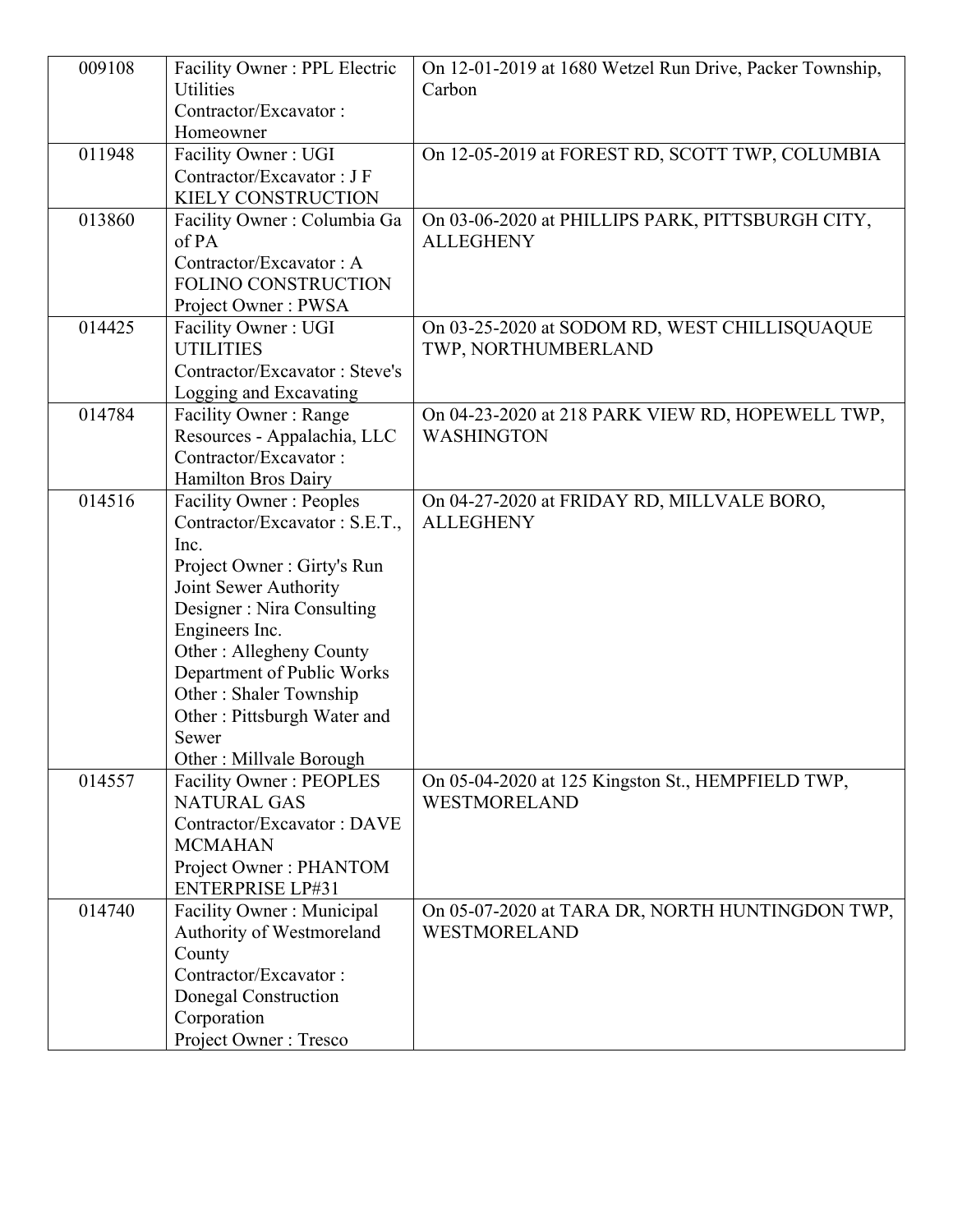| 015007 | Facility Owner: UGI Utilities                | On 05-13-2020 at MAIN STREET, SOUTH              |
|--------|----------------------------------------------|--------------------------------------------------|
|        | Contractor/Excavator: HRI                    | WILLIAMSPORT BORO, LYCOMING                      |
|        | <b>INC</b>                                   |                                                  |
|        | Project Owner: South<br>Williamsport Borough |                                                  |
|        | Designer : Wentz Associates                  |                                                  |
|        | Other: Verizon                               |                                                  |
| 016443 | Facility Owner: Duquesne                     | On 07-13-2020 at 4318 GLADES DR, HAMPTON TWP,    |
|        | Light Co                                     | <b>ALLEGHENY</b>                                 |
|        | Contractor/Excavator: West                   |                                                  |
|        | Penn Utilities                               |                                                  |
|        | Project Owner: Verizon                       |                                                  |
| 016608 | Facility Owner: Duquesne                     | On 07-16-2020 at ALDERGROVE DR, MCCANDLESS       |
|        | LIght                                        | TOWN, ALLEGHENY                                  |
|        | Contractor/Excavator: West                   |                                                  |
|        | Penn Utilities                               |                                                  |
|        | Project Owner: Verizon                       |                                                  |
| 017209 | Facility Owner: COLUMBIA                     | On 08-11-2020 at 173 MONASTERY PL, PITTSBURGH    |
|        | <b>GAS</b>                                   | CITY, ALLEGHENY                                  |
|        | Contractor/Excavator: A.                     |                                                  |
|        | Folino Construction, Inc.                    |                                                  |
|        | Project Owner:                               |                                                  |
|        | PITTSBURGH WATER &                           |                                                  |
|        | <b>SEWER AUTHORITY THE</b>                   |                                                  |
|        | Designer: Collective Efforts                 |                                                  |
|        | Designer : JOHNSON,                          |                                                  |
|        | MIRMIRAN, & THOMPSON<br>(JMT)                |                                                  |
|        | Designer: BUCHART HORN                       |                                                  |
|        | Other: PEOPLES GAS                           |                                                  |
|        | Other: City of Pittsburgh                    |                                                  |
| 017561 | Facility Owner: SUEZ                         | On 08-20-2020 at 71 N PIONEER AVE, KINGSTON TWP, |
|        | Contractor/Excavator: JF                     | <b>LUZERNE</b>                                   |
|        | <b>KIELY CONSTRUCTION</b>                    |                                                  |
|        | Project Owner: UGI                           |                                                  |
|        | <b>UTILITIES</b>                             |                                                  |
|        | Other : Dallas Area Municipal                |                                                  |
|        | Authority                                    |                                                  |
|        | Other : UGI Electric                         |                                                  |
| 018127 | <b>Facility Owner: Peoples Gas</b>           | On 09-01-2020 at ANITA AVE, PITTSBURGH CITY,     |
|        | Contractor/Excavator: A.                     | <b>ALLEGHENY</b>                                 |
|        | Folino Construction Inc.                     |                                                  |
|        | Other: PITTSBURGH                            |                                                  |
|        | <b>WATER &amp; SEWER</b>                     |                                                  |
|        | <b>AUTHORITY THE</b>                         |                                                  |